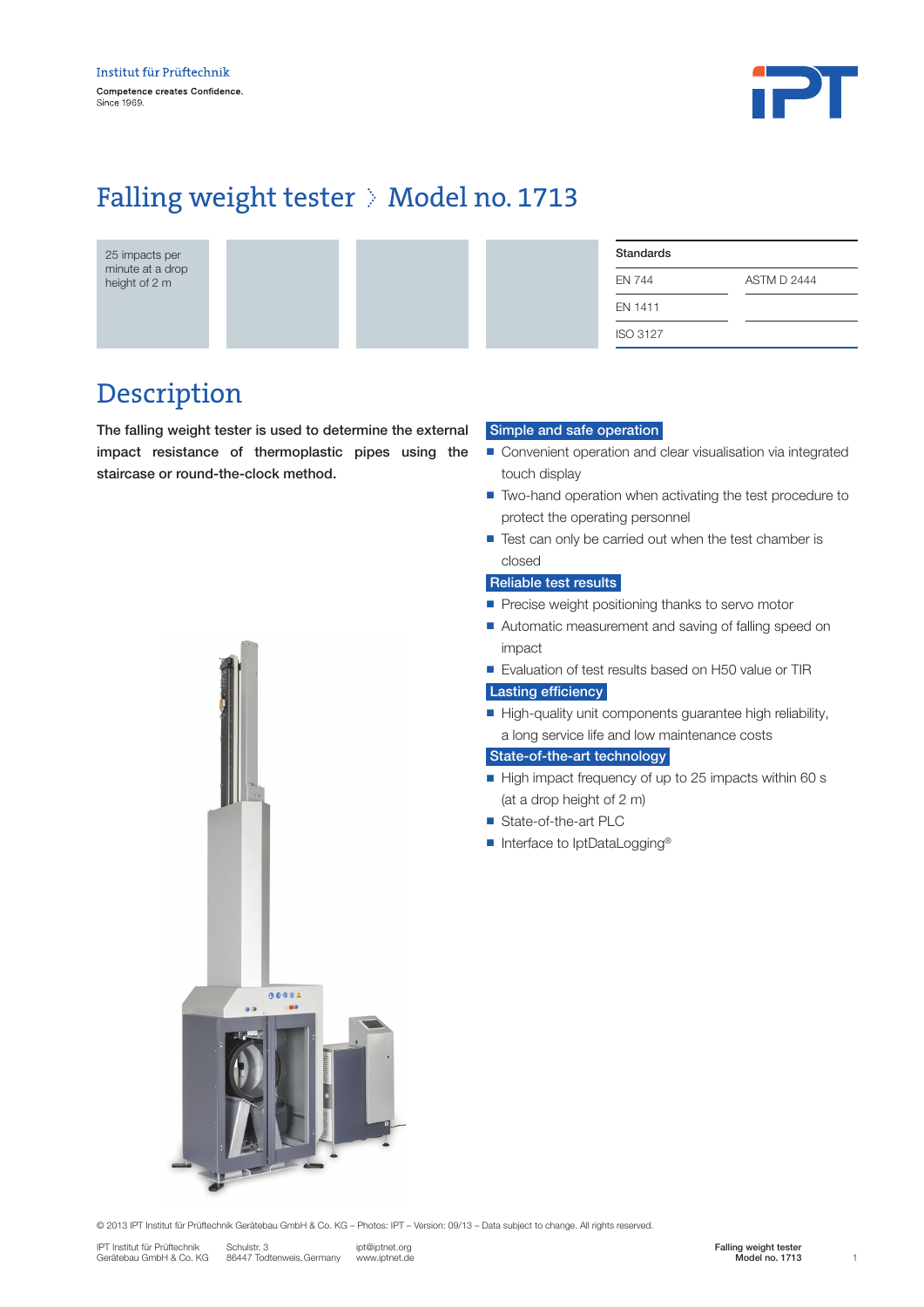

## Versions

|                                                          |             | V171                                                                                           | V171 | V171           | yizi         | V171 | V171 |  |  |  |
|----------------------------------------------------------|-------------|------------------------------------------------------------------------------------------------|------|----------------|--------------|------|------|--|--|--|
| Max. drop height                                         | m           | $\mathbf{2}$                                                                                   | 3.10 | $\overline{4}$ | $\mathbf{2}$ | 3.10 | 4    |  |  |  |
| Max. sample diameter                                     | mm          | 710                                                                                            | 710  | 710            | 1600         | 1600 | 1600 |  |  |  |
| Max. impact frequency per minute (dependent on operator) |             | 25                                                                                             | 19   | 16             | 25           | 19   | 16   |  |  |  |
| Accuracy of height adjustment                            | mm          | ±10                                                                                            |      |                |              |      |      |  |  |  |
| Drop weights                                             | kg          | Max. 16                                                                                        |      |                |              |      |      |  |  |  |
| Nose design                                              |             | Depending on the applicable standards                                                          |      |                |              |      |      |  |  |  |
| Lowest drop height without double impact                 | m           | Typically 0.5 (dependent on sample)                                                            |      |                |              |      |      |  |  |  |
| Speed error margin (typical)                             |             | >5% of the theoretical falling speed                                                           |      |                |              |      |      |  |  |  |
| Operation/visualisation                                  |             | Touch display                                                                                  |      |                |              |      |      |  |  |  |
| Operation via IptDataLogging <sup>®</sup>                |             | $\circ$                                                                                        |      |                |              |      |      |  |  |  |
| Compatible with IptDataLogging <sup>®</sup>              |             | From version 5.x                                                                               |      |                |              |      |      |  |  |  |
| <b>CE</b> conformity                                     |             | 0                                                                                              |      |                |              |      |      |  |  |  |
| Permissible ambient temperature                          | $^{\circ}C$ | $+5$ to $+30$                                                                                  |      |                |              |      |      |  |  |  |
| Permissible relative humidity                            |             | Max. 70%, non-condensing                                                                       |      |                |              |      |      |  |  |  |
| Noise emission                                           |             | <70 dB(A) at rest<br>(Noise generated on impact of the drop weight<br>depending on the sample) |      |                |              |      |      |  |  |  |
| Width of tester                                          | mm          | 980                                                                                            | 980  | 980            | 2000         | 2000 | 2000 |  |  |  |
| Depth of tester                                          | mm          | 800                                                                                            | 800  | 800            | 805          | 805  | 805  |  |  |  |
| Height of tester                                         | mm          | 4150                                                                                           | 5250 | 6150           | 5100         | 6200 | 7100 |  |  |  |
| Width of control cabinet                                 | mm          | 620                                                                                            |      |                |              |      |      |  |  |  |
| Depth of control cabinet                                 | mm          | 460                                                                                            |      |                |              |      |      |  |  |  |
| Height of control cabinet                                | mm          | 1030                                                                                           |      |                |              |      |      |  |  |  |
| Voltage data                                             |             | 230/400 V, 50/60 Hz (other voltages on request)                                                |      |                |              |      |      |  |  |  |
|                                                          |             |                                                                                                |      |                |              |      |      |  |  |  |

|                                                                             | V1713-0001                                                                                     | V1713-0002 | V1713-0003     | V1713-0004            | V1713-0005     | V1713-0006     |  |  |  |
|-----------------------------------------------------------------------------|------------------------------------------------------------------------------------------------|------------|----------------|-----------------------|----------------|----------------|--|--|--|
| m                                                                           | $\overline{2}$                                                                                 | 3.10       | $\overline{4}$ | 2                     | 3.10           | $\overline{4}$ |  |  |  |
| mm                                                                          | 710                                                                                            | 710        | 710            | 1600                  | 1600           | 1600           |  |  |  |
| n operator)                                                                 | 25                                                                                             | 19         | 16             | 25                    | 19             | 16             |  |  |  |
| mm                                                                          | ±10                                                                                            |            |                |                       |                |                |  |  |  |
| kg                                                                          | Max. 16                                                                                        |            |                |                       |                |                |  |  |  |
|                                                                             | Depending on the applicable standards                                                          |            |                |                       |                |                |  |  |  |
| m                                                                           | Typically 0.5 (dependent on sample)                                                            |            |                |                       |                |                |  |  |  |
|                                                                             | >5% of the theoretical falling speed                                                           |            |                |                       |                |                |  |  |  |
|                                                                             | Touch display                                                                                  |            |                |                       |                |                |  |  |  |
|                                                                             |                                                                                                |            |                | $\circ$               |                |                |  |  |  |
|                                                                             |                                                                                                |            |                | From version 5.x      |                |                |  |  |  |
|                                                                             |                                                                                                |            |                |                       |                |                |  |  |  |
| $^{\circ}C$                                                                 | $+5$ to $+30$                                                                                  |            |                |                       |                |                |  |  |  |
|                                                                             | Max. 70%, non-condensing                                                                       |            |                |                       |                |                |  |  |  |
|                                                                             | <70 dB(A) at rest<br>(Noise generated on impact of the drop weight<br>depending on the sample) |            |                |                       |                |                |  |  |  |
| mm                                                                          | 980                                                                                            | 980        | 980            | 2000                  | 2000           | 2000           |  |  |  |
| mm                                                                          | 800                                                                                            | 800        | 800            | 805                   | 805            | 805            |  |  |  |
| mm                                                                          | 4150                                                                                           | 5250       | 6150           | 5100                  | 6200           | 7100           |  |  |  |
| mm                                                                          | 620                                                                                            |            |                |                       |                |                |  |  |  |
| mm                                                                          | 460                                                                                            |            |                |                       |                |                |  |  |  |
| mm                                                                          |                                                                                                |            |                | 1030                  |                |                |  |  |  |
|                                                                             | 230/400 V, 50/60 Hz (other voltages on request)                                                |            |                |                       |                |                |  |  |  |
|                                                                             |                                                                                                |            |                |                       |                |                |  |  |  |
| eligible<br>not available<br>۰                                              |                                                                                                |            |                |                       |                |                |  |  |  |
| Photos: IPT - Version: 09/13 - Data subject to change. All rights reserved. |                                                                                                |            |                |                       |                |                |  |  |  |
| ipt@iptnet.org<br>www.iptnet.de                                             |                                                                                                |            |                | Falling weight tester | Model no. 1713 | $\overline{c}$ |  |  |  |

● included o available/optional □ eligible – not available

© 2013 IPT Institut für Prüftechnik Gerätebau GmbH & Co. KG – Photos: IPT – Version: 09/13 – Data subject to change. All rights reserved.